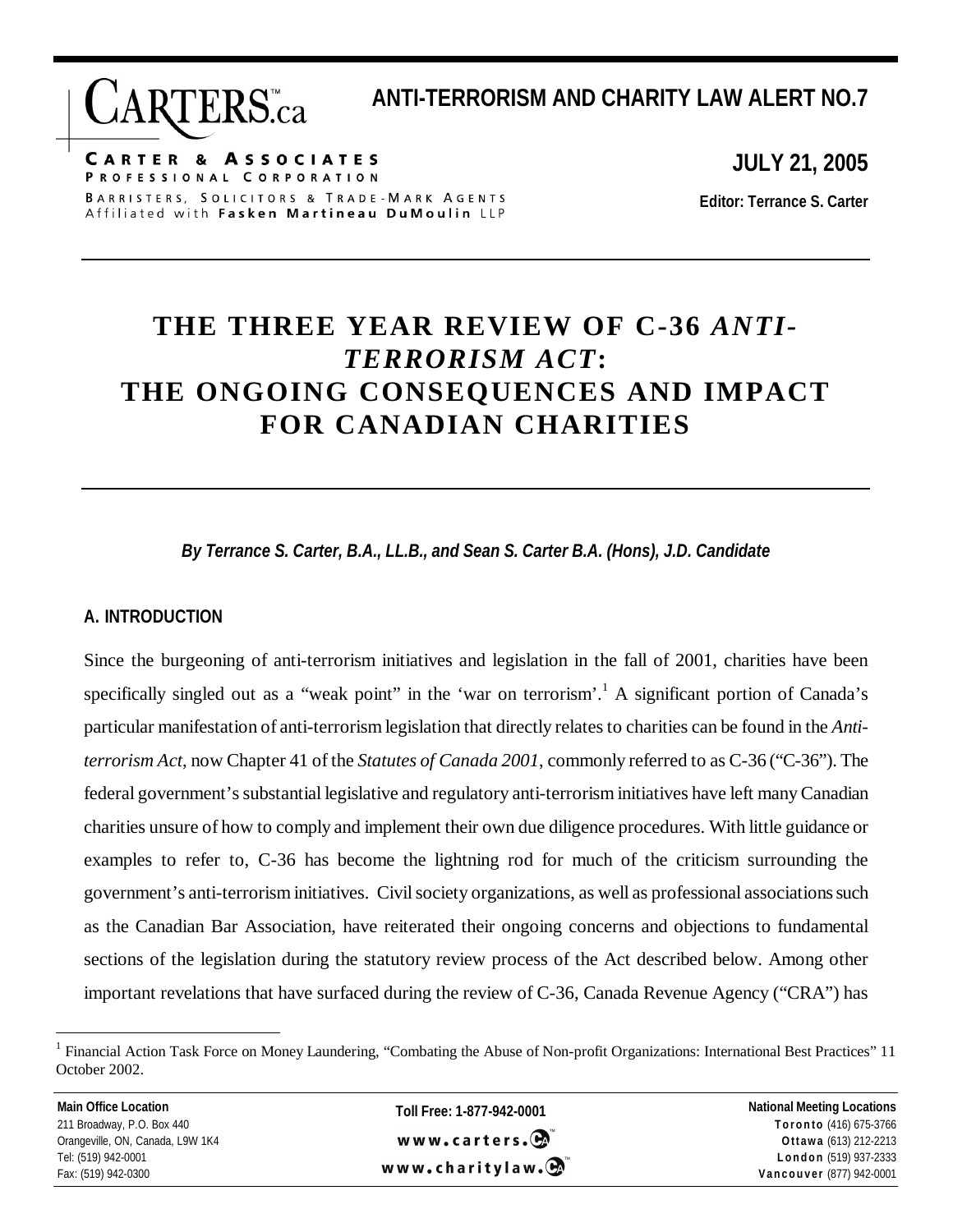given important testimony concerning the role of security certificates, the increasing frequency of investigations and audits of charities and potential applicants and the circumstances around which charities are voluntarily giving up their charitable status or withdrawing their applications. The purpose of this Alert is to briefly explain why and how the statutory review of C-36 is proceeding, to highlight some of the more important submissions and testimony on C-36, and to explain why the review and the legislation itself is relevant to Canadian charities.

#### **B. EXPANDING THE STATUTORY REVIEW**

ARTERS.ca

The statutory review of C-36 by Parliament was included in that act as a potential safeguard, however limited, in response to the substantial concerns over the unprecedented nature of the powers and regulatory regimes instituted by the legislation. Section 145 of C-36 mandates a "comprehensive review of the provisions and operations of the Act," stipulating that within three years of C-36 gaining Royal Assent, either a committee of the House, or the Senate, or both, should undertake this review.<sup>2</sup> These committees must, within a year after the review is undertaken, submit a report on the review to Parliament, including a statement of any changes that the committee recommends. Responsibility for the review of C-36 was taken up in early 2005 by the House of Commons Subcommittee on Public Safety and National Security of the Standing Committee on Justice, Human Rights, Public Safety and Emergency Preparedness ("House Subcommittee on Public Safety and National Security") and by the Special Committee of the Senate on the *Anti-terrorism Act*.

The review, as many prominent politicians, legal scholars and representatives of civil society have publicly stated, must be broadened to encompass more than just C-36 as a single piece of legislation. Anti-terrorism initiatives in Canada include many other pieces of important and interacting pieces of legislation such as Bill C-7, *An Act to amend certain Acts of Canada, and to enact measures for implementing the Biological and Toxin Weapons Convention, in order to enhance public safety*, Bill C-35, *An Act to amend the Foreign Missions and International Organizations Act* and Bill C-45, *An Act to amend the Criminal Code* (Criminal Liability of Organizations), all of which have received Royal Assent and are now in force. The federal government's anti-terrorism initiatives also encompass many non-legislated initiatives, such as the bilateral

<sup>2</sup> 1st sess., 37th Parl., 2002 (assented to 18 December 2001, S.C. 2001, c. 41; proclaimed in force 24 December 2001).



 $\overline{a}$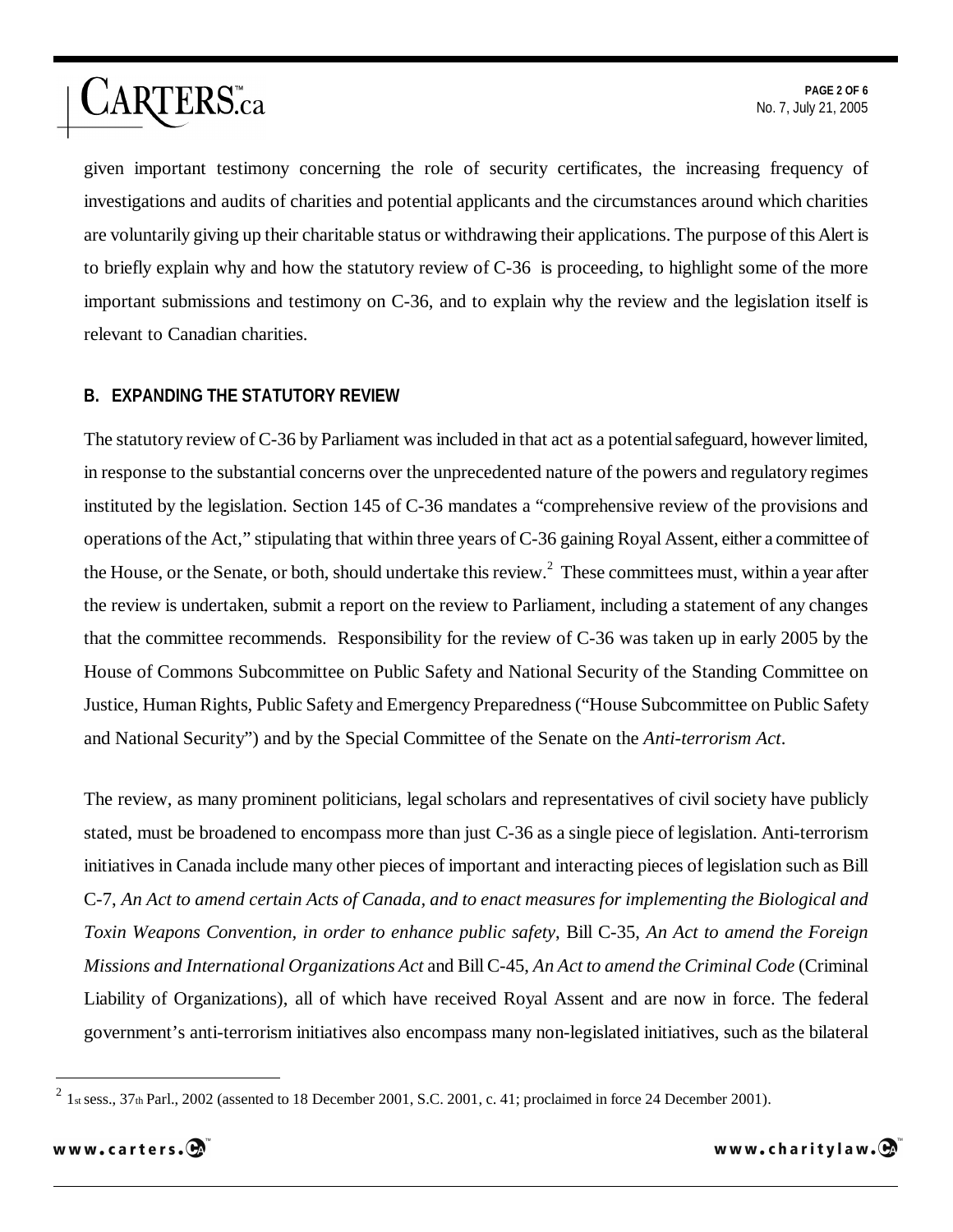# ARTERS.ca

Canada-US *32 Point Smart Border Agreement*, and the adoption in Canadian law of lists of hundreds of entities and individuals purportedly linked to terrorism by means of the *United Nations Suppression of Terrorism Regulations*. 3

# **C. PUBLIC SUBMISSIONS CONCERNING REVIEW OF C-36**

The review and hearings by the committees of the Senate and the House of Commons are not yet complete. Substantial debate, however, has been already initiated in both committees, informed by many important submissions and testimonies that have been given. Among those organizations contributing to the debate are the Canadian Bar Association ("CBA"),<sup>4</sup> the International Civil Liberties Monitoring Group,<sup>5</sup> and the Canadian Association of University Teachers.<sup>6</sup> In particular, the CBA, in its press release accompanying the submission, pressed the government to expand the scope of the review and create proper oversight mechanisms to ensure accountability, stating that "the government has not yet come up with the right equations" that otherwise means that "violations of fundamental rights are creeping into Canadian law." With respect to charities, the CBA submission incorporates much of the analysis and concerns that were raised in *Charities and Compliance with Anti-terrorism Legislation: The Shadow of the Law.<sup>7</sup>* The message of many of the submissions is that the unprecedented provisions of C-36 and other anti-terrorism legislation constitute a substantial threat to fundamental individual rights and necessitates that immediate action be taken, whether it be the withdrawal of certain overly onerous provisions, substantive oversight mechanisms and/or the establishment of detailed compliance guidelines.

Terrance S. Carter, "Charities and Compliance with Anti-terrorism Legislation: The Shadow of the Law," Oct. 8, 2004, available at: http://www.carters.ca/pub/article/charity/2004/tsc1028a.pdf



 $\overline{a}$  $3$  For more information concerning non-legislative anti-terrorism initiatives, particularly those that involve information sharing and collection and have ramifications for Canadian charities, please refer to *Anti-terrorism and Charity Law Alert No.4* available at http://www.carters.ca/pub/alert/atcla/atcla04.pdf.

<sup>&</sup>lt;sup>4</sup> Canadian Bar Association, "Submission on the Three Year Review of the Anti-terrorism Act," available at http://www.cba.org/CBA/submissions/pdf/05-28-eng.pdf

<sup>&</sup>lt;sup>5</sup> International Civil Liberties Monitoring Group, "Anti-Terrorism and the Security Agenda: Impacts on Rights, Freedoms and Democracy," available at: http://www.carters.ca/terorism/Public%20Forum%20-%20ICLMG.pdf <sup>6</sup>

Canadian Association of University Teachers, "Submission to the House of Commons Subcommittee on Public Safety and National Security Regarding the Review of the Anti-Terrorism Act," available at:

http://www.caut.ca/en/publications/briefs/2005anti\_terrorism\_brief.pdf.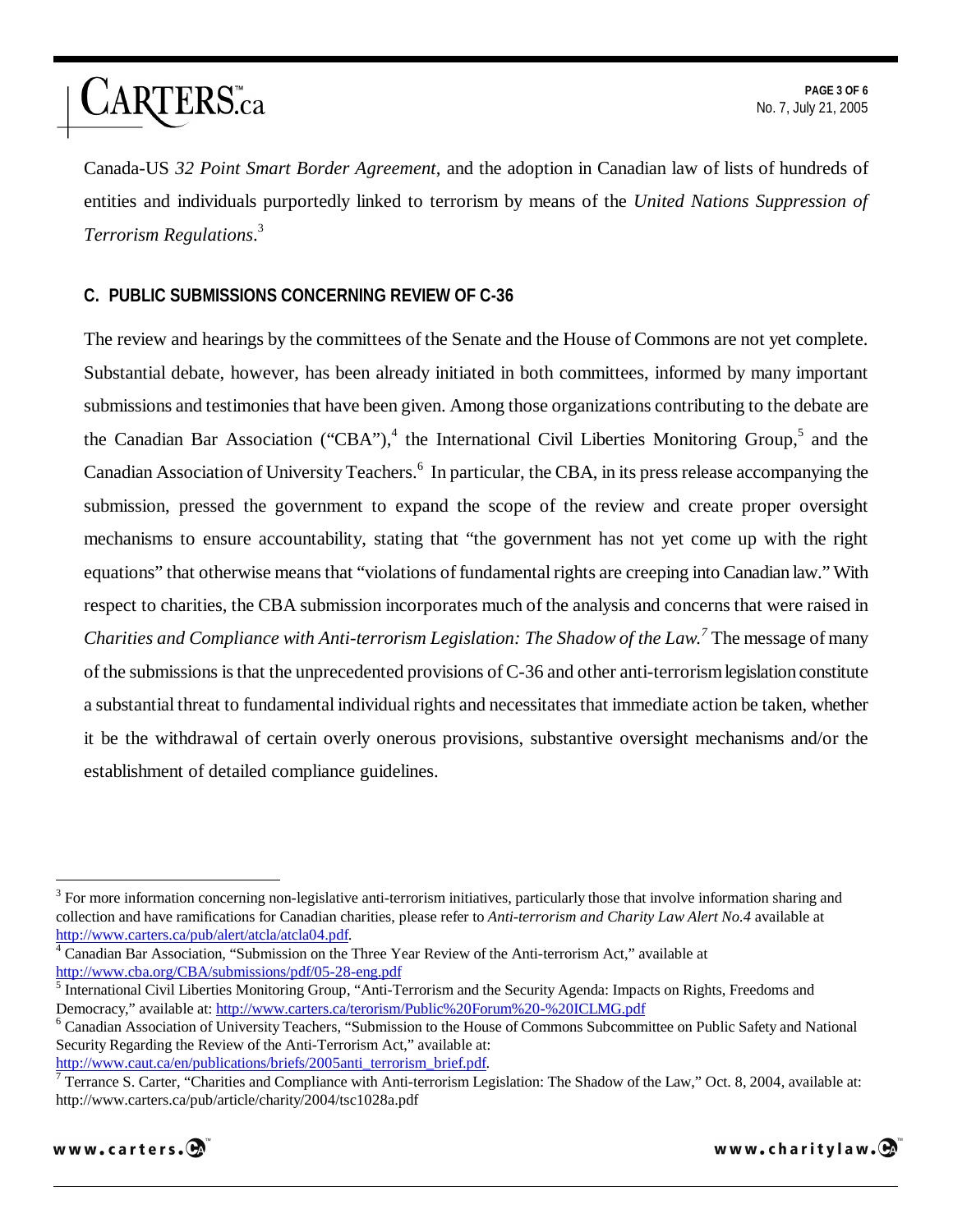# ARTERS.ca

# **D. FEDERAL CABINET MINISTERS' TESTIMONY**

Key federal cabinet ministers that have given testimony before the Parliamentary committees thus far include Deputy Prime Minister Anne McLellan and Justice Minister Irwin Cotler. During Justice Minister Irwin Cotler's recent appearance before the Special Committee of the Senate on the *Anti-terrorism Act*, 8 Cotler did not reiterate his specific concerns he had publicly voiced over the legislation. In a speech to the Canadian Bar Association in August 2004 Cotler had expressed his openness "to the idea of an integrated and inclusive approach to appreciating the fallout with respect to civil liberties from our whole approach to anti-terrorism law and policy in this country which is not limited to the *Anti-terrorism Act*."9

Though Cotler has always supported the need for anti-terrorism legislation over the years, he had been vocal concerning significant shortcomings of C-36 and the other pieces of anti-terrorism legislation. In an article he wrote for the Ottawa Citizen, September 14, 2002, Cotler suggested a "cluster of concerns" with Canada's anti-terrorism legislation, including the definition of terrorism, the lack of a strong *mens rea* (guilty mind) requirement and effective safeguards against discriminatory application of the legislation. With reference to the specific ramifications for charities of anti-terrorism legislation, Cotler noted in the article that "the legislation also imposes significant liability on charities without provision for appropriate defenses, such as due diligence, thereby 'chilling' the work of charities."<sup>10</sup> However, these concerns were absent from his testimony before the Special Committee of the Senate.

### **E. CANADA REVENUE AGENCY OFFICIALS' TESTIMONY**

Senior officials from CRA in their testimony provided a vigorous defense of C-36 and the anti-terrorism measures carried out by the agency. There were several instructive revelations, however, that emerged from their testimony before the House Subcommittee on Public Safety and National Security.<sup>11</sup> Though CRA

<sup>&</sup>lt;sup>10</sup> Irwin Cotler, "Two Cheers for Anti-terror Laws" *The Ottawa Citizen*. September 14, 2002. B7.<br><sup>11</sup> Subcommittee on Public Safety and National Security of the Standing Committee on Justice, Human Rights, Public Safety Emergency Preparedness for Wednesday, May 18, 2005, transcripts available at: http://www.parl.gc.ca/committee/CommitteePublication.aspx?SourceId=117505



 $\overline{a}$ 

www.charitylaw. $\mathbf{\Theta}$ 

<sup>&</sup>lt;sup>8</sup> Justice Minister Irwin Cotler, transcript available at:  $\frac{http://canada.justice.gc.ca/en/news/sp/2005/doc-31398.html}{\text{Speedation on "I aw and Border: A cond for I-wu}}$ 

<sup>&</sup>lt;sup>9</sup> Speech given by Justice minister Irwin Cotler to the Canadian Bar Association on "Law and Borders: Agenda for Justice", August 16, 2004 as reported by *The Ottawa Citizen* on August 17, 2004.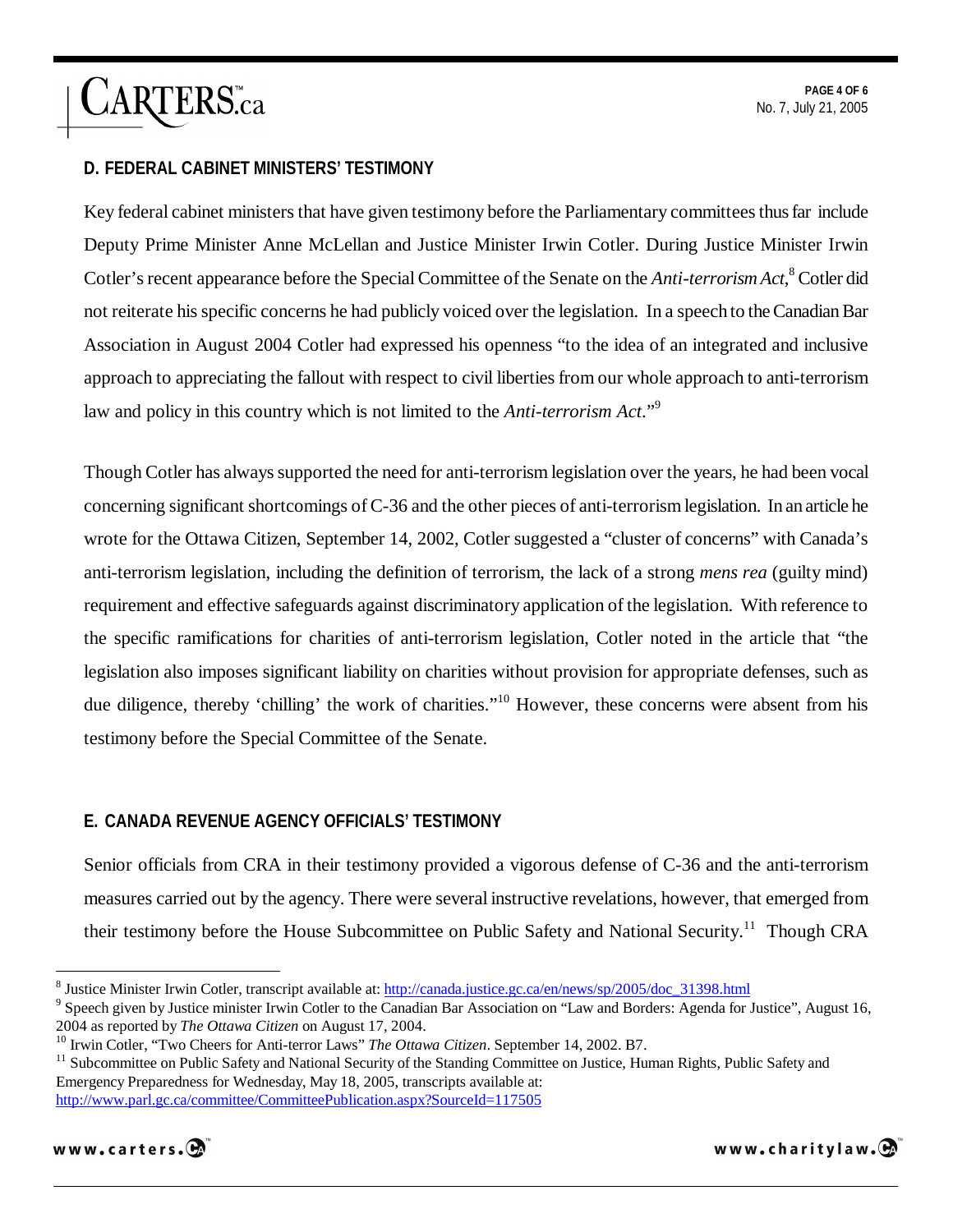officials stressed the "necessity of the legislation" to the Subcommittee, they testified that controversial provisions, such as the security certificate provisions under the *Charities Registration (Security Information) Act*, constituted "prudent reserve power" as opposed to the powers already available to CRA under the *Income Tax Act*.

Senior CRA officials further testified that the powers bestowed upon them before C-36 were sufficient to address situations relating to possible cases of the facilitation of terrorist activities. As CRA Commissioner Michel Dorais acknowledged:

> In all fairness, if there was an organization that had some link with terrorist organizations, it would probably be faulting on other grounds, so before we'd get to that point the process of decertification would already be launched on the grounds of money not flowing for charity purposes or books not being kept properly.

The officials also acknowledged that the CRA has not issued any security certificates to date. When confronted with why the provisions of C-36 were needed, the officials pointed to the deterrence effect of the legislation and suggested that it prevents potential terrorist activity within the charitable sector by inducing the voluntary deregistrations of charities. The officials testified that information obtained through CRA audits, investigations, and from "shared information from other agencies," was being collected and compiled, and in a number of cases, where CRA sought additional information from the charity or applicant, it "prompt[ed] the organizations to withdraw the applications" or to "not question when a revocation action [had] taken place."

The frequency of these investigations and the availability of staff to carry them out has recently increased as CRA officials noted they had received "additional resources" and were "creating a new capability for [a] more in-depth analysis." CRA officials testified that their goal was to double the number of charities audited each year in keeping with the initiative to "strengthen and enhance the monitoring of charities." Some of the aspects of these audits by CRA that relate to anti-terrorism issues and investigations that officials recognized in their testimony included: the extent to which there was monitoring how donations were being utilized, whether there was proper financial record keeping and reporting in compliance with legislation, the control and direction the charity has over its resources, and where and from whom donations are being collected.



ARTERS.ca

www.charitylaw. $\mathbf{\Theta}$